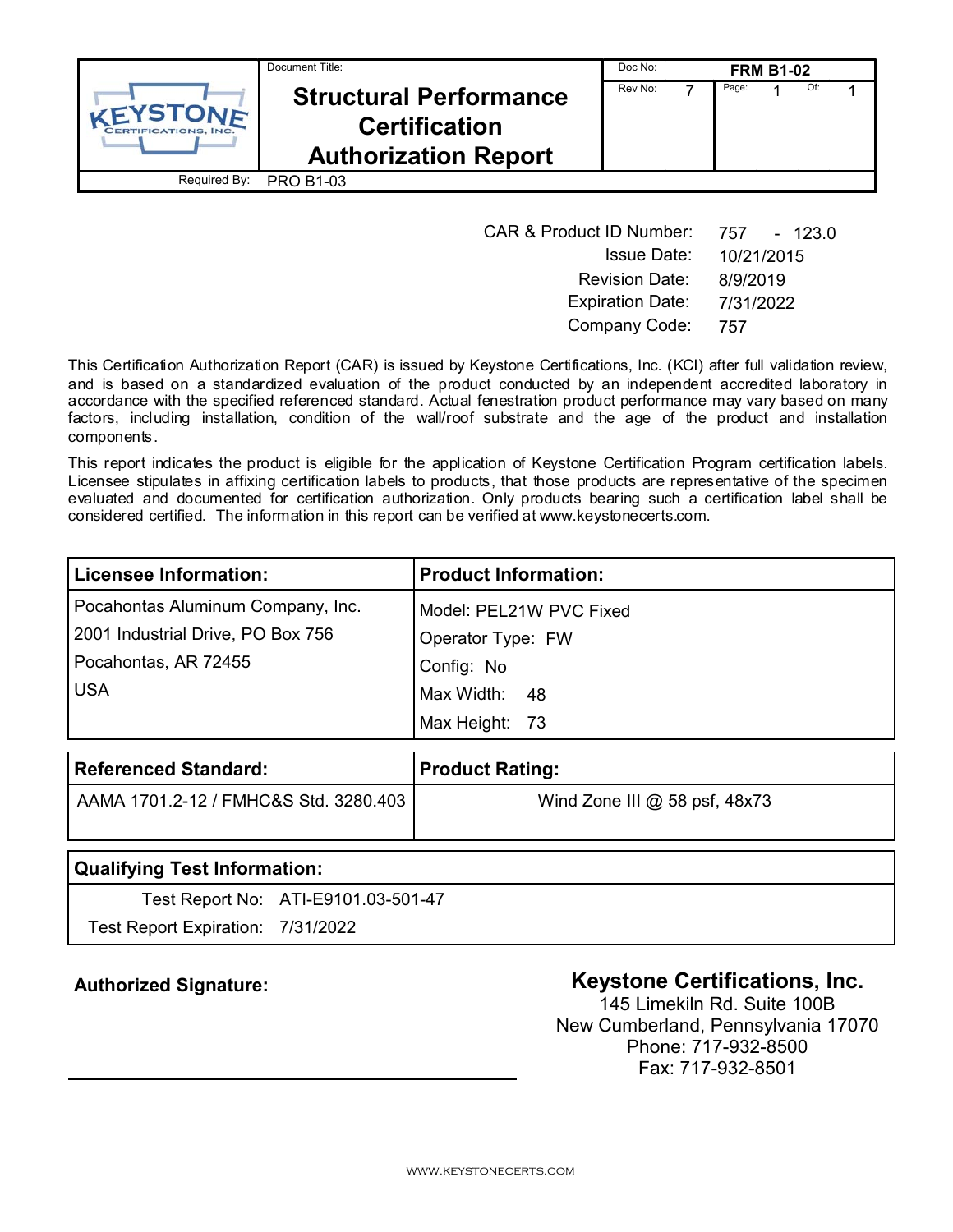| Document Title:                       |                                                                                      | Doc No: | <b>FRM B1-02</b> |       |  |     |  |
|---------------------------------------|--------------------------------------------------------------------------------------|---------|------------------|-------|--|-----|--|
| VEYSTONE<br><b>RTIFICATIONS, INC.</b> | <b>Structural Performance</b><br><b>Certification</b><br><b>Authorization Report</b> | Rev No: |                  | Page: |  | Of: |  |
| Required By:                          | <b>PRO B1-03</b>                                                                     |         |                  |       |  |     |  |

| <b>CAR &amp; Product ID Number:</b> | 757<br>- 124.0 |
|-------------------------------------|----------------|
| <b>Issue Date:</b>                  | 10/21/2015     |
| <b>Revision Date:</b>               | 8/9/2019       |
| <b>Expiration Date:</b>             | 7/31/2022      |
| Company Code:                       | 757            |

This Certification Authorization Report (CAR) is issued by Keystone Certifications, Inc. (KCI) after full validation review, and is based on a standardized evaluation of the product conducted by an independent accredited laboratory in accordance with the specified referenced standard. Actual fenestration product performance may vary based on many factors, including installation, condition of the wall/roof substrate and the age of the product and installation components.

This report indicates the product is eligible for the application of Keystone Certification Program certification labels. Licensee stipulates in affixing certification labels to products, that those products are representative of the specimen evaluated and documented for certification authorization. Only products bearing such a certification label shall be considered certified. The information in this report can be verified at www.keystonecerts.com.

| Licensee Information:             | <b>Product Information:</b> |
|-----------------------------------|-----------------------------|
| Pocahontas Aluminum Company, Inc. | Model: PEL21W PVC Fixed     |
| 2001 Industrial Drive, PO Box 756 | Operator Type: FW           |
| Pocahontas, AR 72455              | Config: No                  |
| <b>USA</b>                        | Max Width: 36               |
|                                   | Max Height: 61              |

| <b>Referenced Standard:</b>           | <b>Product Rating:</b>          |
|---------------------------------------|---------------------------------|
| AAMA 1701.2-12 / FMHC&S Std. 3280.403 | Wind Zone III $@$ 58 psf, 36x61 |
|                                       |                                 |

| Qualifying Test Information:        |                                       |  |
|-------------------------------------|---------------------------------------|--|
|                                     | Test Report No:   ATI-E9101.03-501-47 |  |
| Test Report Expiration:   7/31/2022 |                                       |  |

# Authorized Signature: **Authorized Signature: Keystone Certifications, Inc.**

145 Limekiln Rd. Suite 100B New Cumberland, Pennsylvania 17070 Phone: 717-932-8500 Fax: 717-932-8501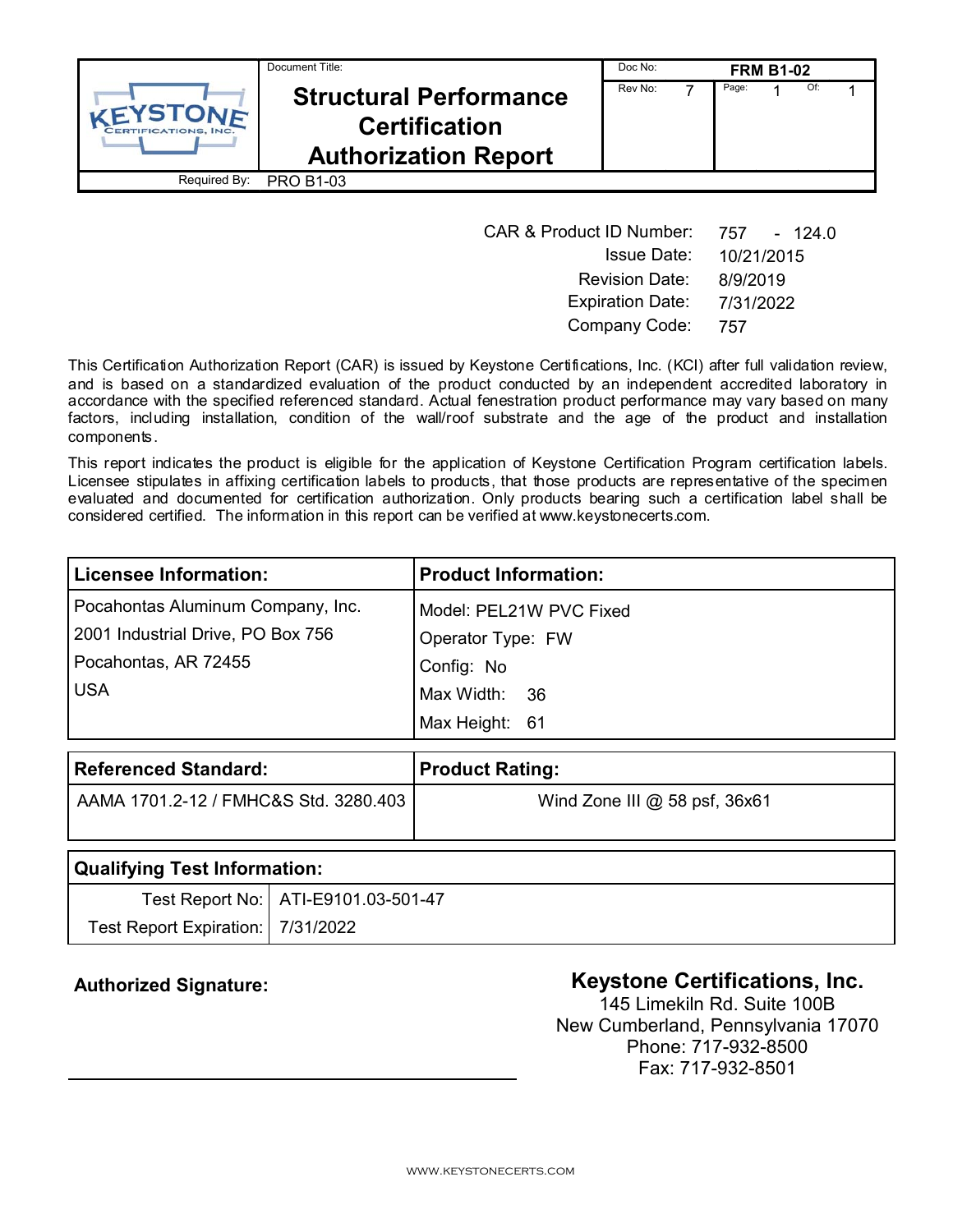



## TEST REPORT

## Report No.: E9101.03-501-47

## Rendered to:

POCAHONTAS ALUMINUM CO., INC. Pocahontas, Arkansas

## PRODUCT TYPE: PVC Fixed Window SERIES/MODEL: PEL21W

SPECIFICATION: AAMA 1701.2-12, Voluntary Standard for Utilization in Manufactured Housing for Primary Windows and Sliding Glass Doors.

| <b>Test Dates:</b>  | 06/22/15 |
|---------------------|----------|
| Through:            | 06/24/15 |
| <b>Report Date:</b> | 07/31/15 |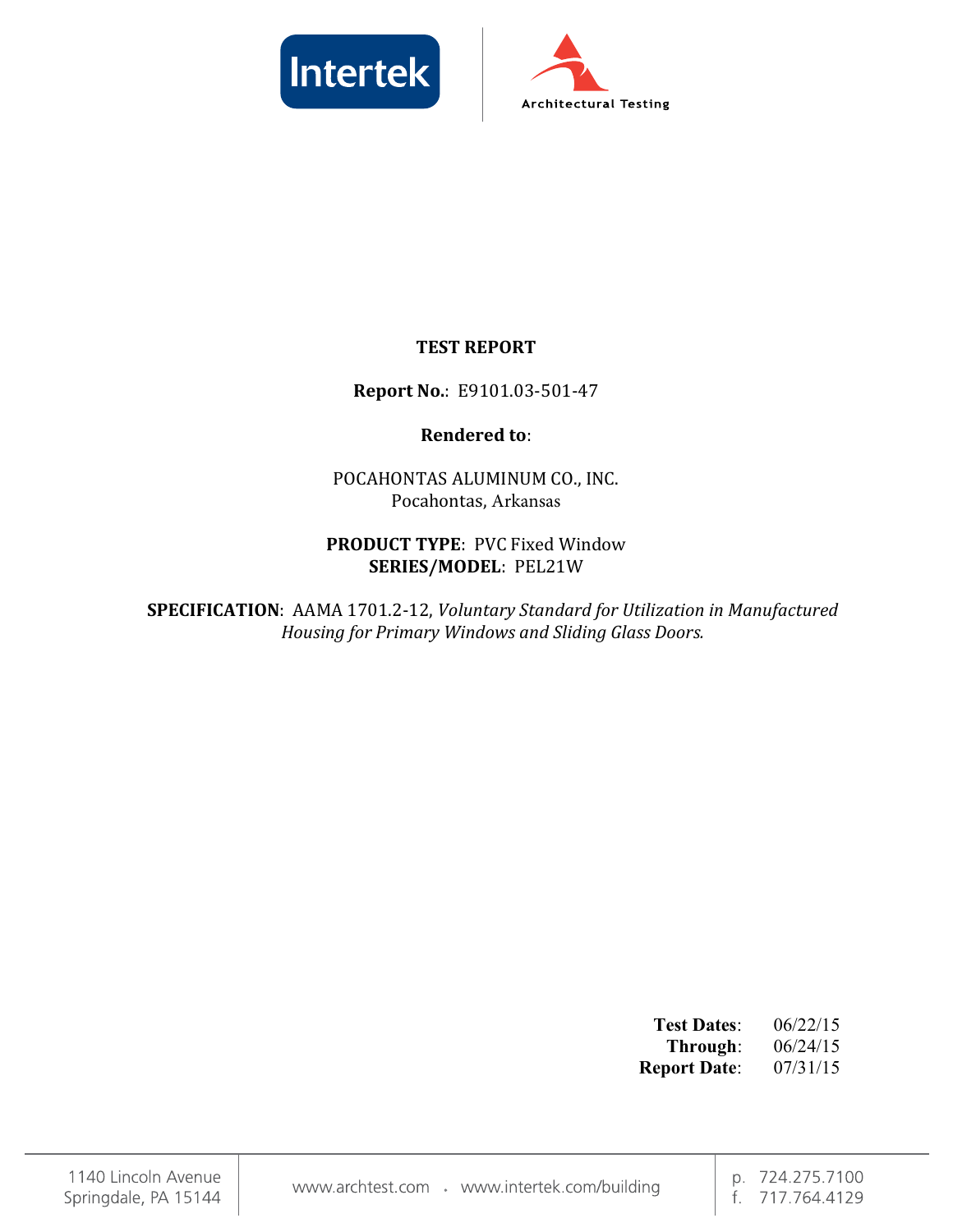



| 1.0 Report Issued To: | Pocahontas Aluminum Co., Inc.<br>2001 Industrial Drive<br>Pocahontas, Arizona 72455                                                               |
|-----------------------|---------------------------------------------------------------------------------------------------------------------------------------------------|
| 2.0 Test Laboratory:  | Architectural Testing, Inc., a subsidiary of Intertek (Intertek-<br>ATI)<br>1140 Lincoln Avenue<br>Springdale, Pennsylvania 15144<br>724-275-7100 |

#### 3.0 Project Summary:

- 3.1 Product Type: PVC Fixed Window
- 3.2 Series/Model: PEL21W
- **3.3 Compliance Statement**: Results obtained are tested values and were secured by using the designated test method(s). The sample tested successfully met the performance requirements listed in the referenced specification(s).
- 3.4 Test Dates: 06/22/2015 06/24/2015
- 3.5 Test Record Retention End Date: All test records for this report will be retained until June 24, 2019.
- 3.6 Test Location: Veka Inc. test facility in Fombell, Pennsylvania.
- 3.7 Test Sample Source: The test specimens were provided by the client. Representative samples of the test specimen(s) will be retained by Architectural Testing for a minimum of four years from the test completion date.
- 3.8 Drawing Reference: The test specimen drawings have been reviewed by Architectural Testing and are representative of the test specimen(s) reported herein. Test specimen construction was verified by Architectural Testing per the drawings located in Appendix A. Any deviations are documented herein or on the drawings.

### 3.9 List of Official Observers:

| Doug Merry      | Veka Inc.    |
|-----------------|--------------|
| Cornell Charles | Veka Inc.    |
| Joseph Allison  | Intertek-ATI |

Name Company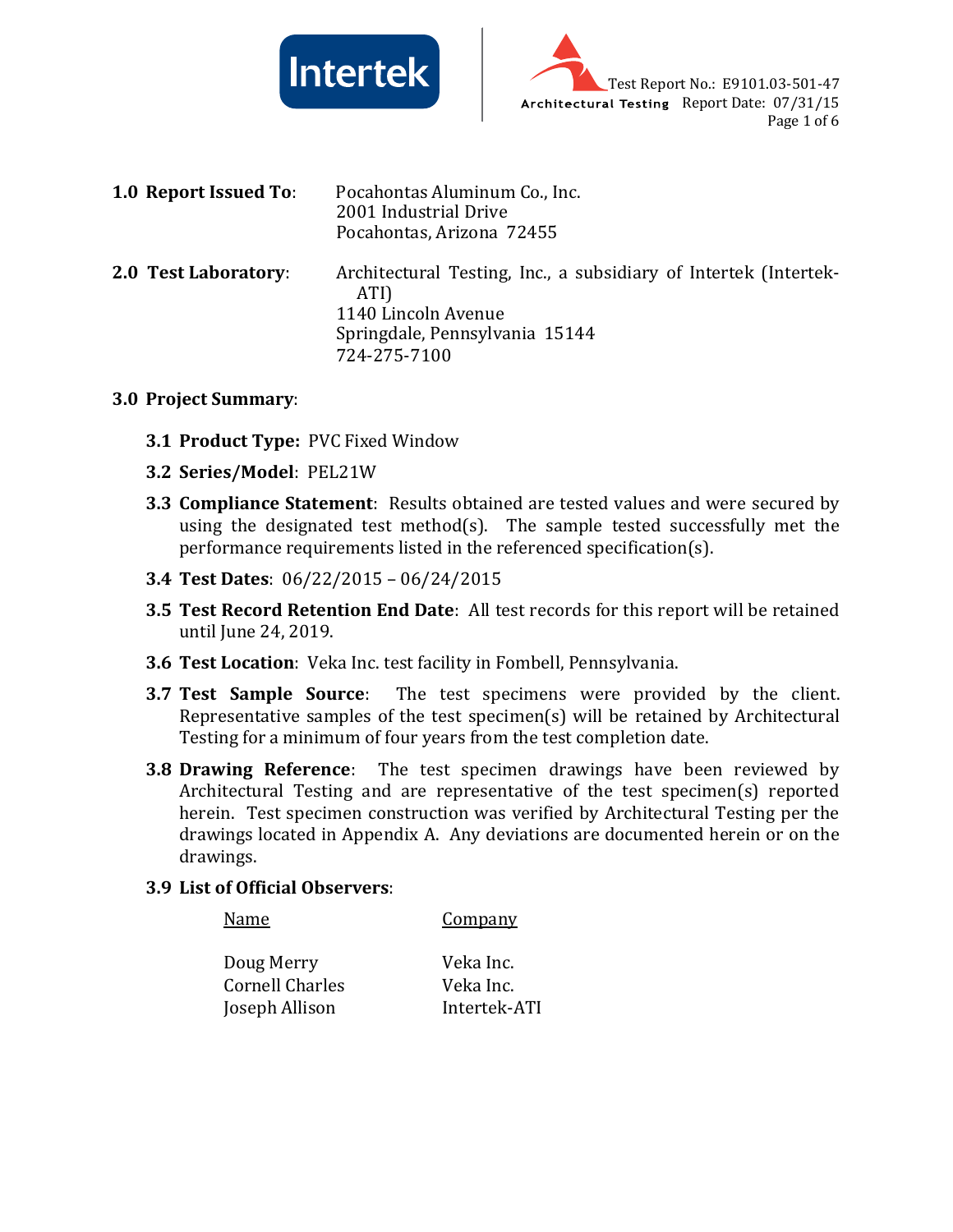



## 4.0 Test Specification(s):

AAMA 1701.2-12, Voluntary Standard for Utilization in Manufactured Housing for Primary Windows and Sliding Glass Doors.

Code of Federal Regulations, Part 3280 - Manufactured Home Construction and Safety Standards, Subpart D, Section 3280.305(c)(1)(ii)(B).

## 5.0 Test Specimen Description:

### 5.1 Product Sizes:

#### Test Specimen #1:

| <b>Overall Area:</b>                       | Width       |        |             | Height |
|--------------------------------------------|-------------|--------|-------------|--------|
| 2.3 m <sup>2</sup> (24.3 ft <sup>2</sup> ) | millimeters | inches | millimeters | inches |
| Overall size                               | 1219        | 48     | 1854        |        |

#### Test Specimen #2:

| <b>Overall Area:</b>                       | Width       |                       | Height |        |
|--------------------------------------------|-------------|-----------------------|--------|--------|
| 1.4 m <sup>2</sup> (15.3 ft <sup>2</sup> ) | millimeters | inches<br>millimeters |        | inches |
| Overall size                               | 914         | 36                    | 1549   |        |

### The following descriptions apply to all specimens.

#### 5.2 Frame Construction:

| <b>Frame Member</b> | <b>Material</b> | <b>Description</b> |
|---------------------|-----------------|--------------------|
| Head, sill, jambs   | PVC             | Extruded           |

|             | <b>Joinery Type</b> | Detail           |
|-------------|---------------------|------------------|
| All corners | Mitered             | Thermally welded |

5.3 Weatherstripping: No weatherstripping was utilized.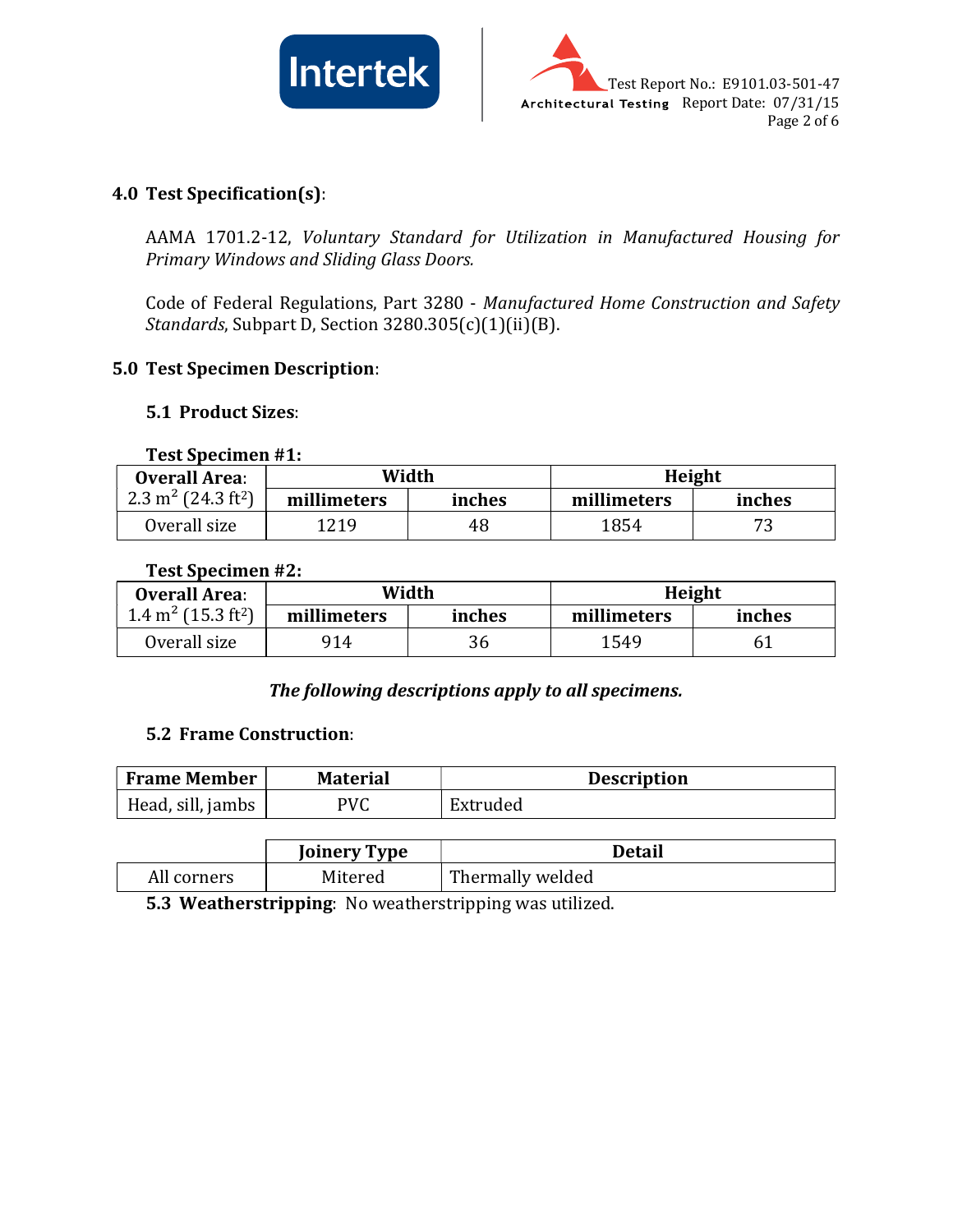



## 5.0 Test Specimen Description: (Continued)

5.4 Glazing: No conclusions of any kind regarding the adequacy or inadequacy of the glass in any glazed test specimen(s) can be made.

#### Test Specimen #1:

| Glass<br>Type | <b>Spacer Type</b>                             | <b>Interior</b><br>Lite | <b>Exterior</b><br>Lite | <b>Glazing Method</b>                                                                                            |
|---------------|------------------------------------------------|-------------------------|-------------------------|------------------------------------------------------------------------------------------------------------------|
| $5/8"$ IG     | Rectangular-<br>shaped steel,<br>single sealed | 1/8"<br>annealed        | 1/8"<br>annealed        | The glass was set from the exterior<br>against a silicone sealant and<br>secured with rigid PVC glazing<br>beads |

#### Test Specimen #2:

| Glass<br><b>Type</b> | <b>Spacer Type</b>                             | <b>Interior</b><br>Lite | <b>Exterior</b><br>Lite | <b>Glazing Method</b>                                                                                            |
|----------------------|------------------------------------------------|-------------------------|-------------------------|------------------------------------------------------------------------------------------------------------------|
| $5/8"$ IG            | Rectangular-<br>shaped steel,<br>single sealed | 3/32"<br>annealed       | 3/32"<br>annealed       | The glass was set from the exterior<br>against a silicone sealant and<br>secured with rigid PVC glazing<br>beads |

| Location          |          |             | <b>Daylight Opening</b> | <b>Glass Bite</b> |  |
|-------------------|----------|-------------|-------------------------|-------------------|--|
|                   | Quantity | millimeters | inches                  |                   |  |
| Specimen #1 frame |          | 1153 x 1788 | $45-3/8 \times 70-3/8$  | 5/8"              |  |
| Specimen #2 frame |          | 848 x 1483  | $33-3/8 \times 58-3/8$  | 5/8"              |  |

5.5 Drainage: No drainage was utilized.

5.6 Hardware: No hardware was utilized.

5.7 Reinforcement: No reinforcement was utilized.

### 6.0 Installation:

The specimen was installed into a Spruce-Pine-Fir wood buck. The rough opening allowed for a 1/8" shim space. The nail fin perimeter of the window was sealed with a silicone sealant.

| <b>Location</b> | <b>Anchor Description</b>                      | <b>Anchor Location</b>                  |
|-----------------|------------------------------------------------|-----------------------------------------|
|                 | Integral nail fin $ $ #8 x 2" truss head screw | Nominally spaced at 4-1/2" on<br>center |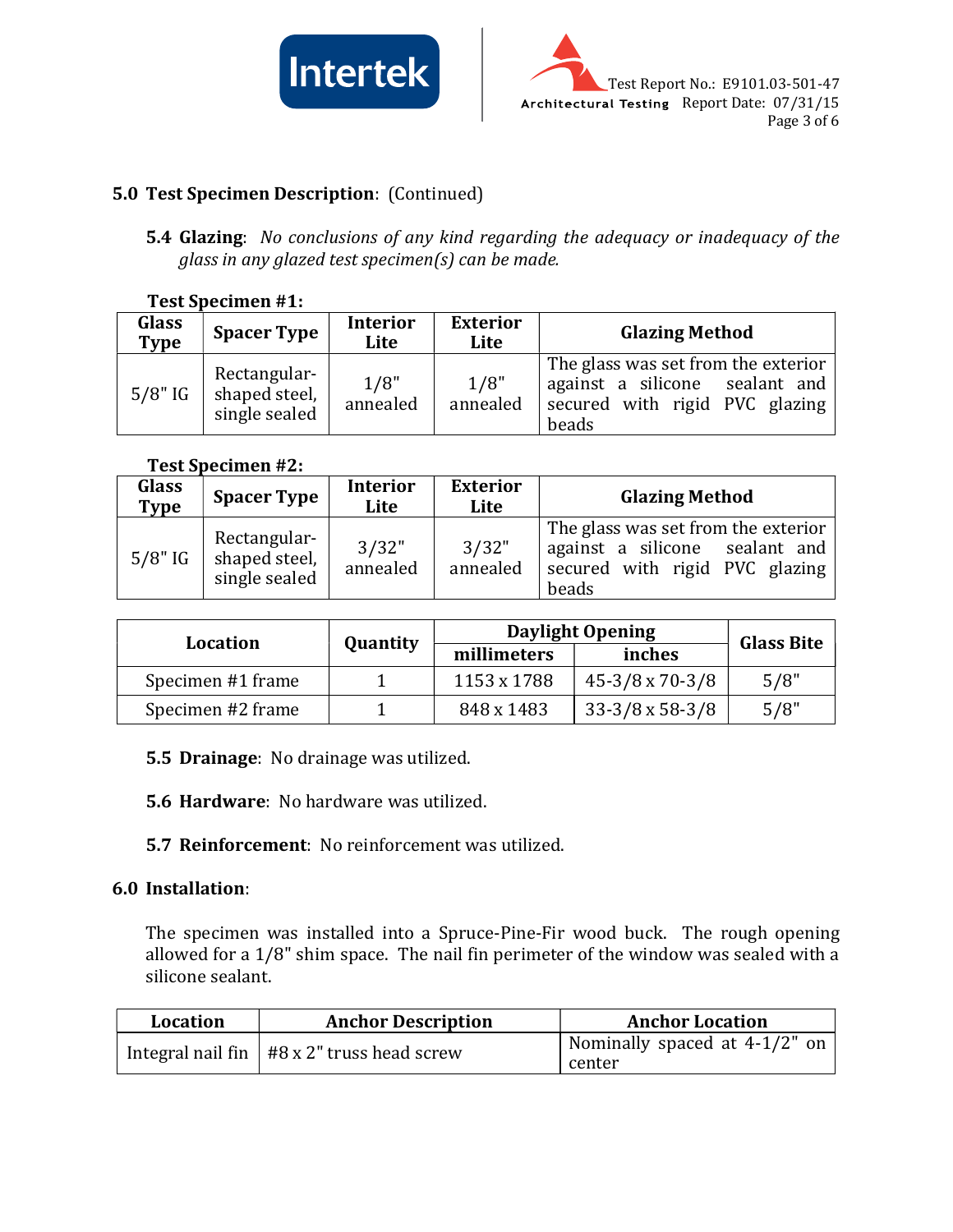



7.0 Test Results: The temperature during testing was  $21^{\circ}$ C (70°F). The results are tabulated as follows:

## Test Specimen #1:

| <b>Title of Test</b>            | <b>Results</b>                                   | <b>Allowed</b>                              | <b>Note</b> |
|---------------------------------|--------------------------------------------------|---------------------------------------------|-------------|
| <b>Structural Performance,</b>  |                                                  |                                             |             |
| per ASTM E 330                  |                                                  |                                             |             |
| $+1190$ Pa $(+25.0$ psf)        |                                                  |                                             |             |
| $-595$ Pa $(-12.5$ psf)         | Pass                                             | No damage                                   | 2, 3        |
| Air Leakage,                    |                                                  |                                             |             |
| per ASTM E 283                  | 0.1 L/s/m <sup>2</sup>                           | $2.5 \frac{\text{L}}{\text{s}} \text{/m}^2$ |             |
| at 75 Pa (1.57 psf)             | $(0.01 \text{ cfm}/\text{ft}^2)$                 | $(0.5 \text{ cfm}/\text{ft}^2)$ max.        |             |
| <b>Water Penetration,</b>       |                                                  |                                             |             |
| per ASTM E 547                  |                                                  |                                             |             |
| at 360 Pa (7.52 psf)            | Pass                                             | No leakage                                  |             |
|                                 | <b>Optional Performance (24 CFR 3280.305(c))</b> |                                             |             |
| <b>Uniform Load Structural,</b> |                                                  |                                             |             |
| per ASTM E 330                  |                                                  |                                             |             |
| $+2770$ Pa $(+57.85$ psf)       |                                                  |                                             |             |
| $-2770$ Pa $(-57.85$ psf)       | Pass                                             | No damage                                   | 2, 3        |

## Test Specimen #2:

| <b>Title of Test</b>           | <b>Results</b>                            | <b>Allowed</b>                               | <b>Note</b> |
|--------------------------------|-------------------------------------------|----------------------------------------------|-------------|
| <b>Structural Performance,</b> |                                           |                                              |             |
| per ASTM E 330                 |                                           |                                              |             |
| $+1190$ Pa $(+25.0$ psf)       |                                           |                                              |             |
| $-595$ Pa $(-12.5)$ psf        | Pass                                      | No damage                                    | 2, 3        |
| Air Leakage,                   |                                           |                                              |             |
| per ASTM E 283                 | 0.1 L/s/m <sup>2</sup>                    | $2.5 \frac{\text{L}}{\text{s}} / \text{m}^2$ |             |
| at 75 Pa (1.57 psf)            | $(0.01 \text{ cfm}/\text{ft}^2)$          | $(0.5 \text{ cfm}/\text{ft}^2)$ max.         |             |
| <b>Water Penetration,</b>      |                                           |                                              |             |
| per ASTM E 547                 |                                           |                                              |             |
| at 360 Pa (7.52 psf)           | Pass                                      | No leakage                                   |             |
|                                | Optional Performance (24 CFR 3280.305(c)) |                                              |             |
| Uniform Load Structural,       |                                           |                                              |             |
| per ASTM E 330                 |                                           |                                              |             |
| $+2770$ Pa $(+57.85$ psf)      |                                           |                                              |             |
| $-2770$ Pa $(-57.85$ psf)      | Pass                                      | No damage                                    | 2,3         |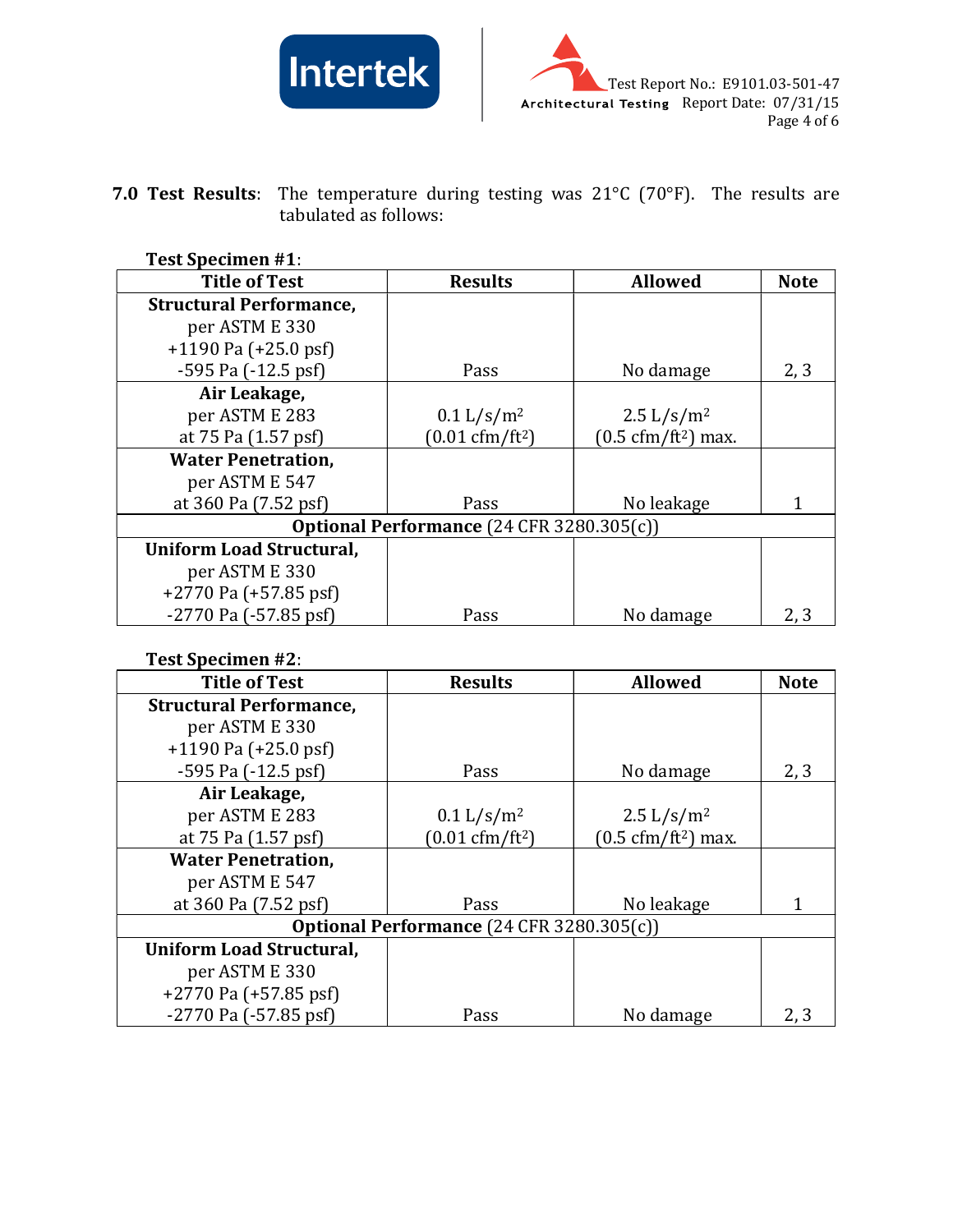



7.0 Test Results: (Continued)

Note 1: Without insect screen.

Note 2: Loads were held for 10 seconds.

Note 3: Tape and film OR were not used to seal against air leakage during structural testing.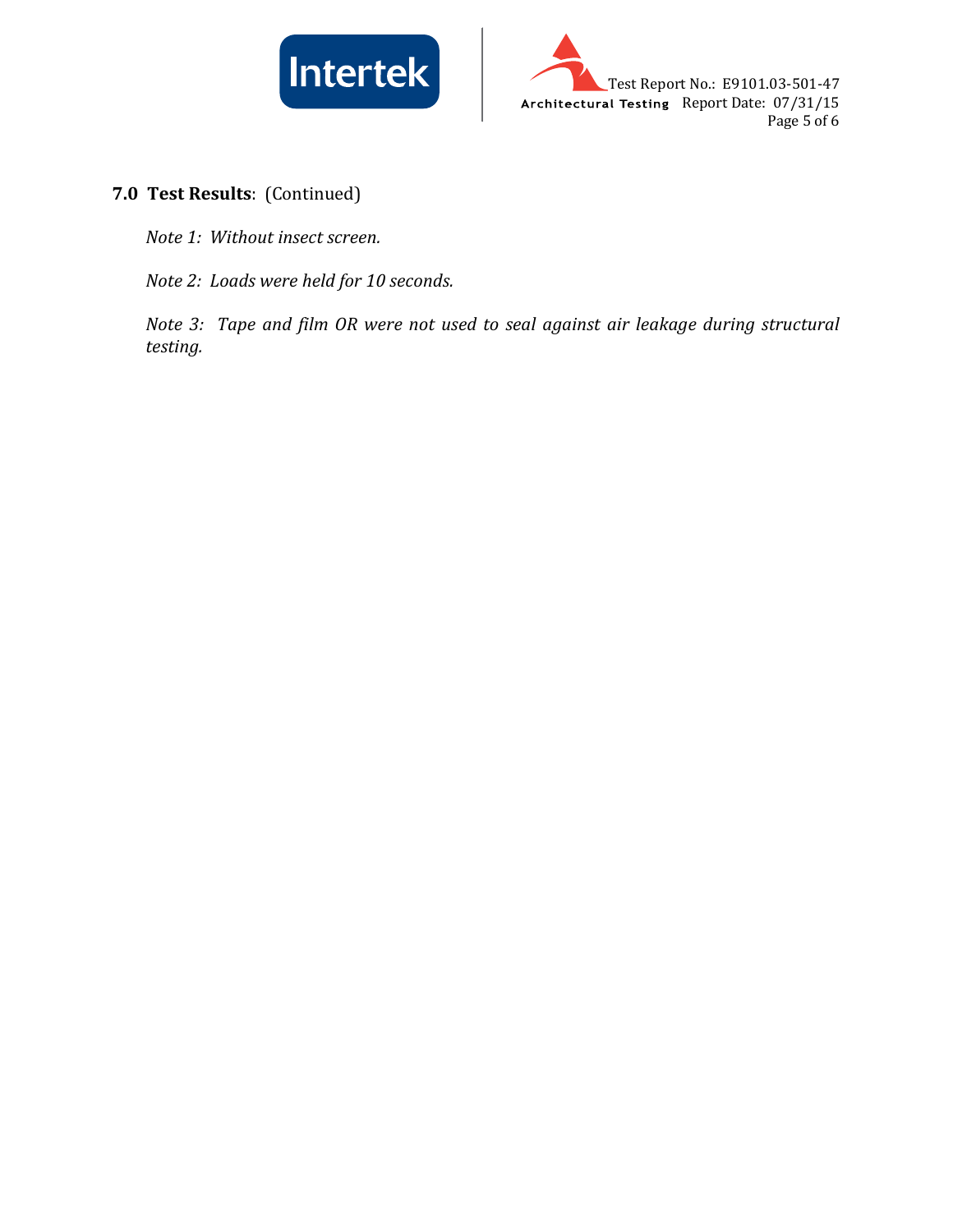



Intertek-ATI will service this report for the entire test record retention period. Test records that are retained such as detailed drawings, datasheets, representative samples of test specimens, or other pertinent project documentation will be retained by Intertek-ATI for the entire test record retention period.

This report does not constitute certification of this product nor an opinion or endorsement by this laboratory. It is the exclusive property of the client so named herein and relates only to the specimen(s) tested. This report may not be reproduced, except in full, without the written approval of Intertek-ATI.

For ARCHITECTURAL TESTING, Inc.

Digitally Signed by: Joseph E. Allison **Digitally Signed by: Lynn George** 

Joseph E. Allison Lynn George

Senior Technician Director – Regional Operations

JEA:sld

Attachments (pages): This report is complete only when all attachments listed are included. Appendix-A: Drawings (1) Complete drawings packet on file with Intertek-ATI

This report produced from controlled document template ATI 00497, revised 01/27/12.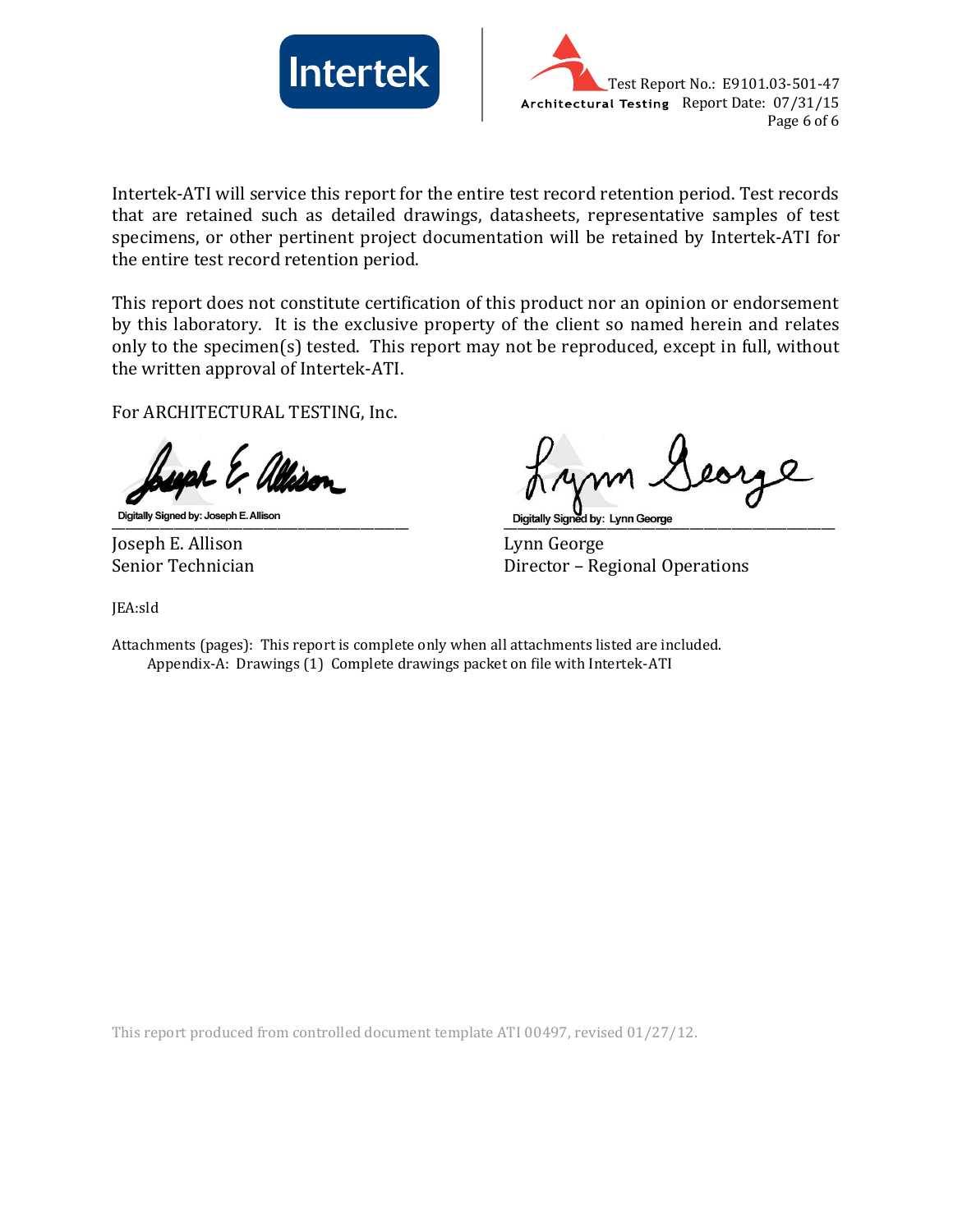



# Appendix A

# Drawings

Note: Complete drawings packet on file with Intertek-ATI